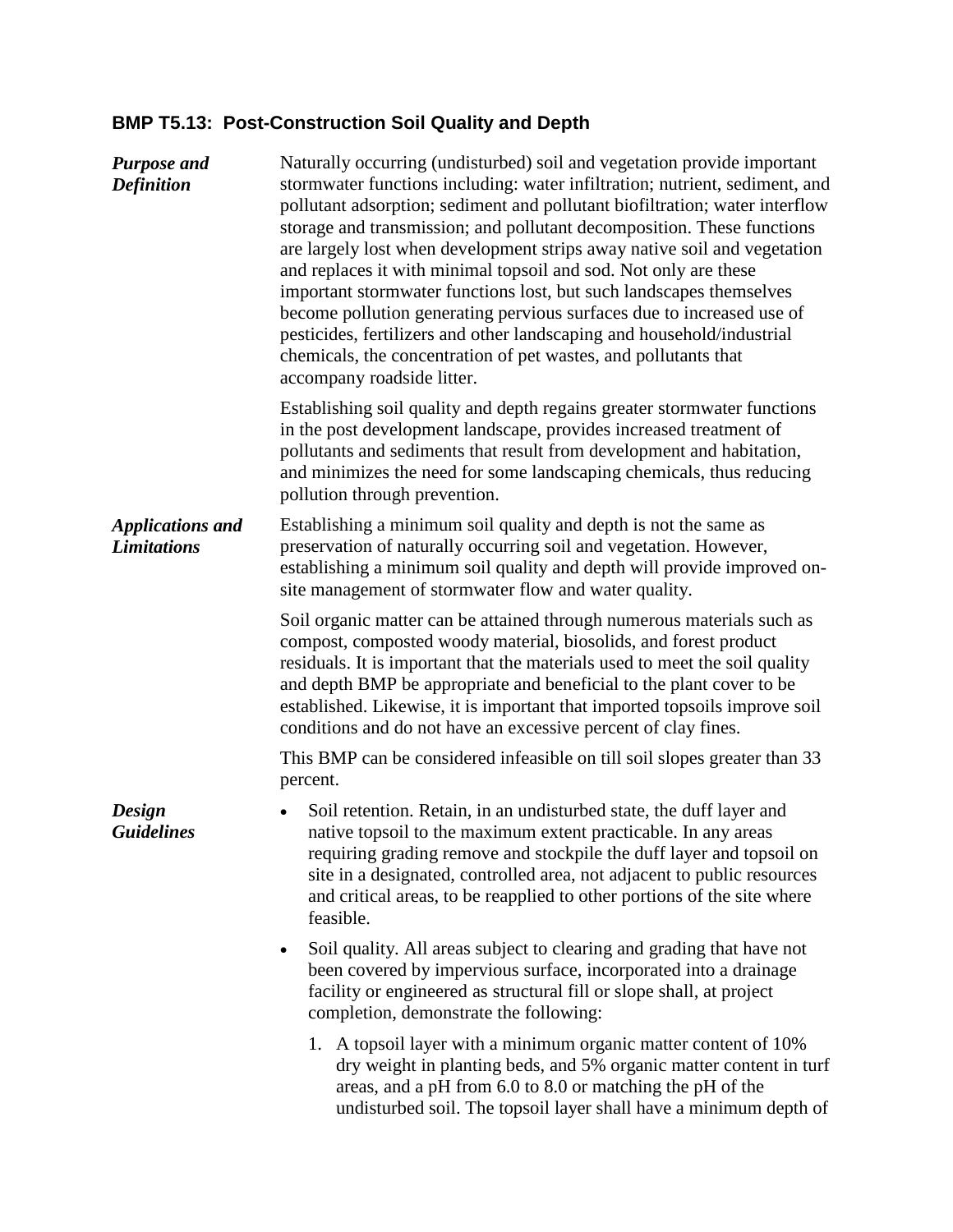eight inches except where tree roots limit the depth of incorporation of amendments needed to meet the criteria. Subsoils below the topsoil layer should be scarified at least 4 inches with some incorporation of the upper material to avoid stratified layers, where feasible.

- 2. Mulch planting beds with 2 inches of organic material
- 3. Use compost and other materials that meet these organic content requirements:
	- a. The organic content for "pre-approved" amendment rates can be met only using compost meeting the compost specification for Bioretention (BMP T7.30), with the exception that the compost may have up to 35% biosolids or manure.

The compost must also have an organic matter content of 40% to 65%, and a carbon to nitrogen ratio below 25:1.

The carbon to nitrogen ratio may be as high as 35:1 for plantings composed entirely of plants native to the Puget Sound Lowlands region.

b. Calculated amendment rates may be met through use of composted material meeting (a.) above; or other organic materials amended to meet the carbon to nitrogen ratio requirements, and not exceeding the contaminant limits identified in Table 220-B, Testing Parameters, in WAC 173- 350-220.

The resulting soil should be conducive to the type of vegetation to be established.

- Implementation Options: The soil quality design guidelines listed above can be met by using one of the methods listed below:
	- 1. Leave undisturbed native vegetation and soil, and protect from compaction during construction.
	- 2. Amend existing site topsoil or subsoil either at default "preapproved" rates, or at custom calculated rates based on tests of the soil and amendment.
	- 3. Stockpile existing topsoil during grading, and replace it prior to planting. Stockpiled topsoil must also be amended if needed to meet the organic matter or depth requirements, either at a default "pre-approved" rate or at a custom calculated rate.
	- 4. Import topsoil mix of sufficient organic content and depth to meet the requirements.

More than one method may be used on different portions of the same site. Soil that already meets the depth and organic matter quality standards, and is not compacted, does not need to be amended.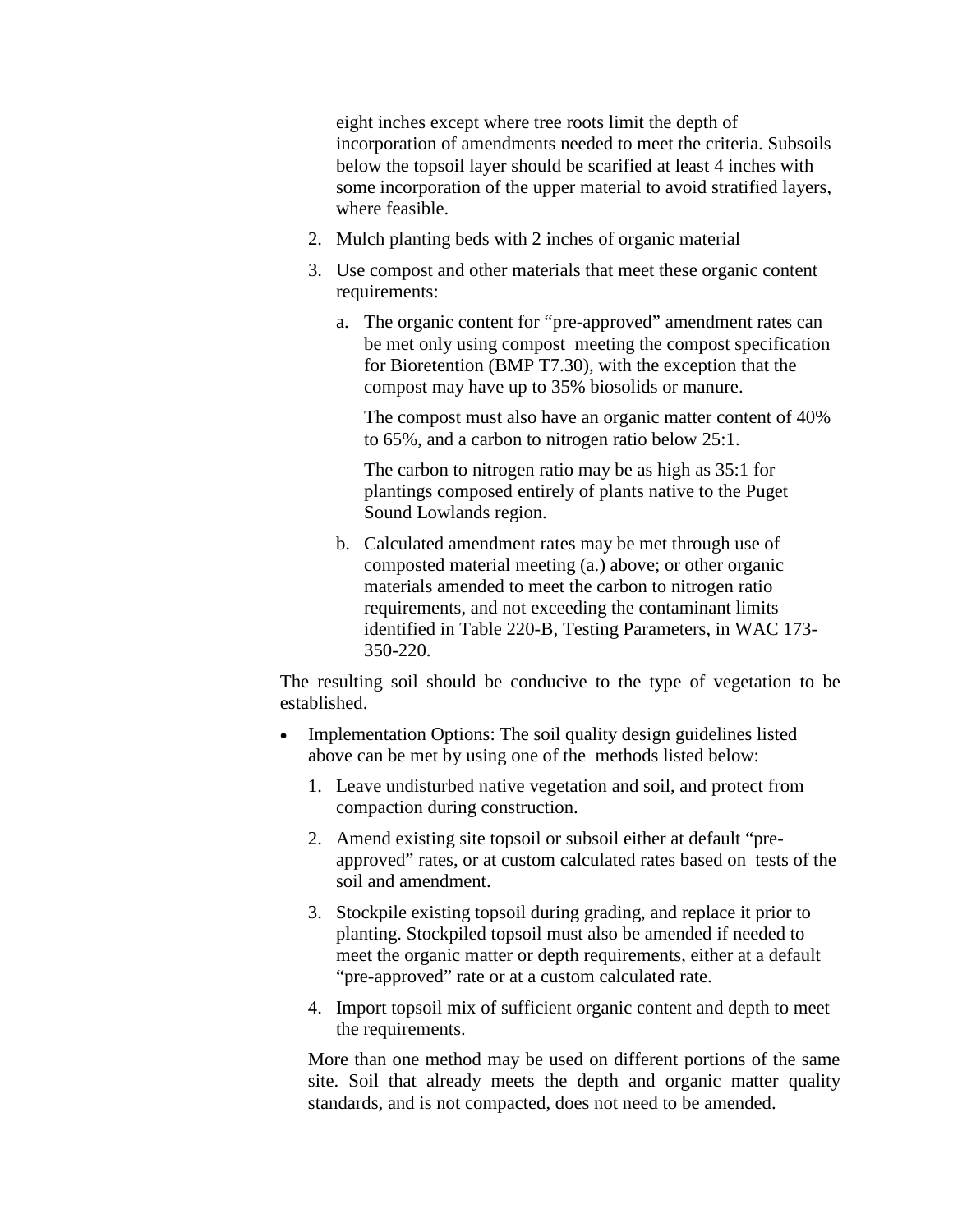| <b>Planning/Permitt</b><br>ing/Inspection/Ve<br>rification<br><b>Guidelines &amp;</b><br><b>Procedures</b> | Local governments are encouraged to adopt guidelines and<br>procedures similar to those recommended in Guidelines and<br>Resources For Implementing Soil Quality and Depth BMP T5.13 in<br>WDOE Stormwater Management Manual for Western Washington.<br>This document is available at:<br>http://www.soilsforsalmon.org/pdf/Soil_BMP_Manual.pdf |
|------------------------------------------------------------------------------------------------------------|-------------------------------------------------------------------------------------------------------------------------------------------------------------------------------------------------------------------------------------------------------------------------------------------------------------------------------------------------|
| <b>Maintenance</b>                                                                                         | Establish soil quality and depth toward the end of construction and<br>$\bullet$<br>once established, protect from compaction, such as from large<br>machinery use, and from erosion.                                                                                                                                                           |
|                                                                                                            | Plant vegetation and mulch the amended soil area after installation.<br>$\bullet$                                                                                                                                                                                                                                                               |
|                                                                                                            | Leave plant debris or its equivalent on the soil surface to replenish<br>$\bullet$<br>organic matter.                                                                                                                                                                                                                                           |
|                                                                                                            | Reduce and adjust, where possible, the use of irrigation, fertilizers,<br>$\bullet$<br>herbicides and pesticides, rather than continuing to implement<br>formerly established practices.                                                                                                                                                        |
| <b>Runoff Model</b><br><b>Representation</b>                                                               | Areas meeting the design guidelines may be entered into approved runoff<br>models as "Pasture" rather than "Lawn."                                                                                                                                                                                                                              |
|                                                                                                            | Flow reduction credits can be taken in runoff modeling when BMP T5.13<br>is used as part of a dispersion design under the conditions described in:                                                                                                                                                                                              |
|                                                                                                            | <b>BMP T5.10B Downspout Dispersion</b>                                                                                                                                                                                                                                                                                                          |
|                                                                                                            | <b>BMP T5.11 Concentrated Flow Dispersion</b>                                                                                                                                                                                                                                                                                                   |
|                                                                                                            | <b>BMP T5.12 Sheet Flow Dispersion</b>                                                                                                                                                                                                                                                                                                          |
|                                                                                                            | <b>BMP T5.18 Reverse Slope Sidewalks</b>                                                                                                                                                                                                                                                                                                        |
|                                                                                                            | <b>BMP T5.30 Full Dispersion</b> (for public road projects)                                                                                                                                                                                                                                                                                     |